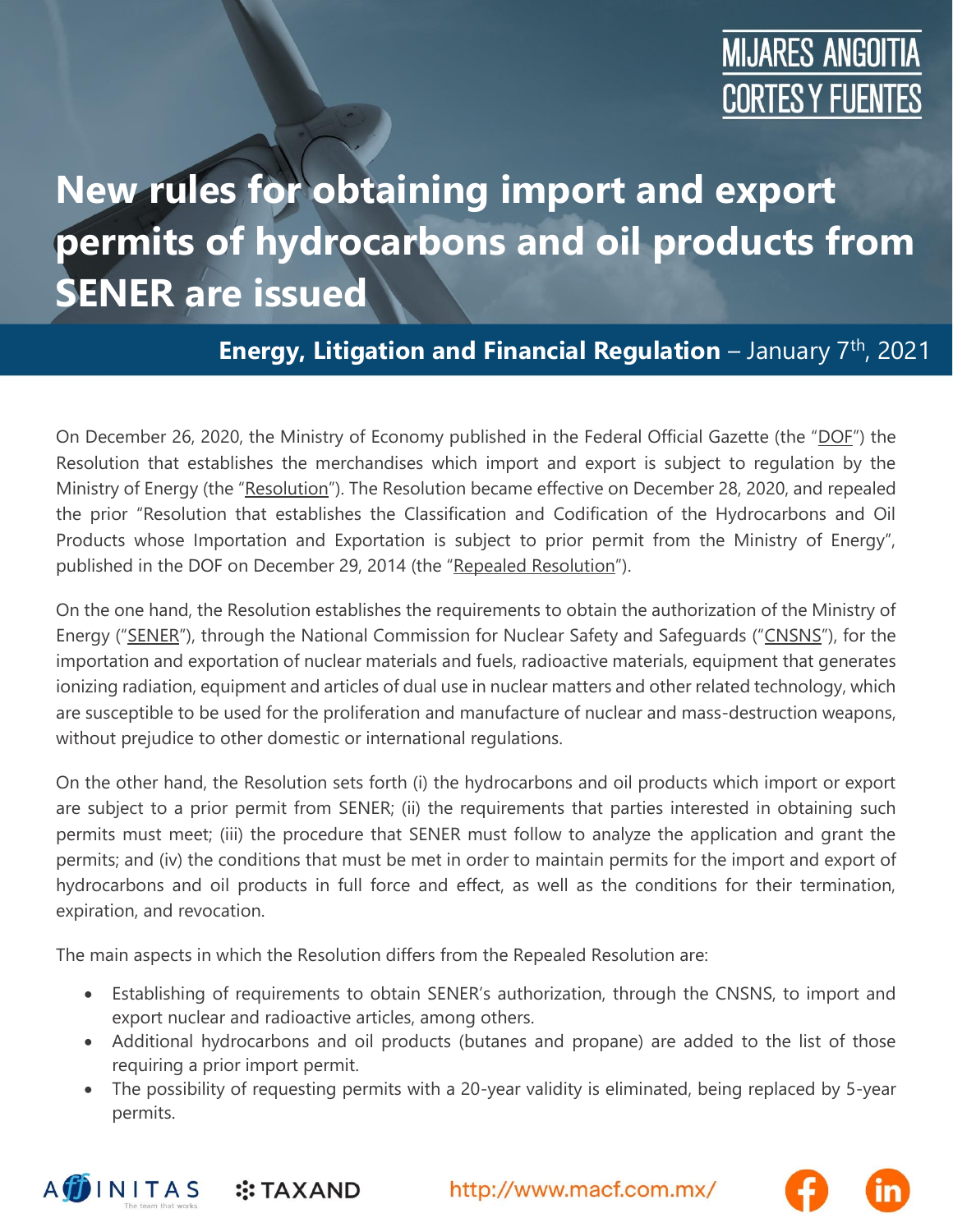# **MIJARES ANGOITIA CORTES Y FUENTES**

- Addition of new requirements for the obtainment of import and export permits.
- Addition of new permit revocation events.
- Addition of new permit expiration events.
- SENER is granted authority to authorize import and export volumes below the volumes originally requested, if these are not justified.
- Obligation to file monthly reports, regardless of the term of validity of the permit.
- The deemed approval that existed with respect to the one-year permit application is replaced with a deemed denial.

The transitory articles of the Resolution provide the following:

- In the case of aromatic precursor naphtha, gasoline with an octane higher than or equal to 87 but lower than 92, propane, butanes, ethylene, propylene, butylene, butadiene and benzene, interested parties will have a period of 60 days, from the date on which SENER resumes the terms and deadlines suspended due to the Covid-19 pandemic, to submit the corresponding import permit application. In the meantime, such merchandises may continue to be imported without requiring an import permit.
- Permits granted under the Repealed Resolution shall continue to be in force through their expiration date, and the rights and obligations thereunder will be governed by the regulations that were in force at the time of issuance of the permit.
- Permit applications filed prior to the entry into force of the Resolution will be processed in accordance with the Repealed Resolution.

For ease of reference, the Resolution may be consulted **[here.](https://macf.com.mx/administrador/assets/uploads/files/seasons/96d84-acuerdo-sener-que-establece-las-mercancias-sujetas-a-permiso-de-importacion-o-exportacion-comprimido.pdf)**



**:: TAXAND**